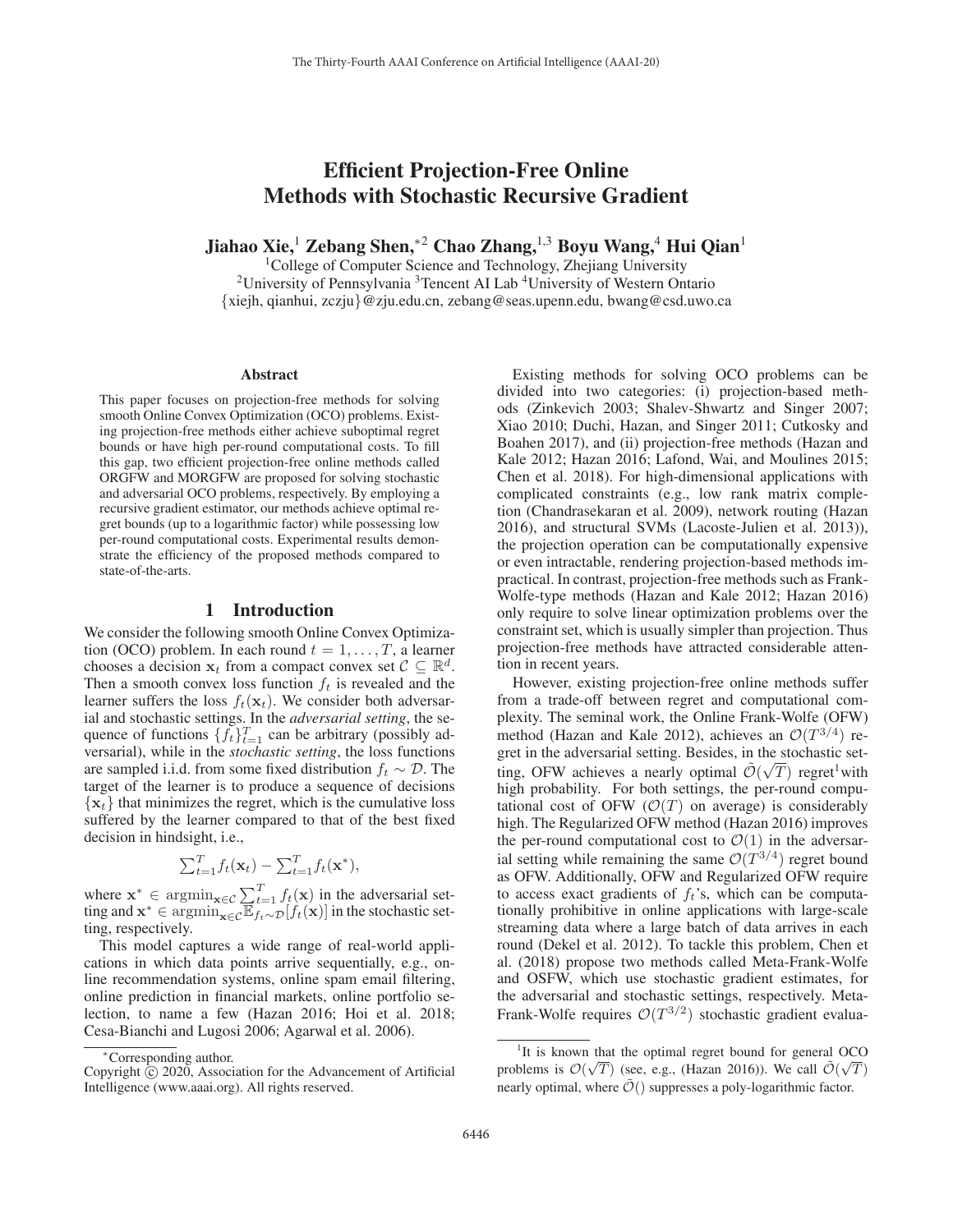Table 1: Comparison of projection-free online methods. The fourth column shows the per-round computational cost in average. The fifth column indicates whether a method uses stochastic gradients or exact (full) gradients of  $f_t$ 's.

| Algorithm                 | Setting                   | Regret                          | Per-round cost         | Stochastic gradients | Guarantee      |
|---------------------------|---------------------------|---------------------------------|------------------------|----------------------|----------------|
| <b>OFW</b>                | adversarial, cvx.         | $\mathcal{O}(T^{3/4})$          | $\mathcal{O}(T)$       | N <sub>0</sub>       | deterministic  |
| Regularized OFW           | adversarial, cvx., smooth | $\mathcal{O}(T^{3/4})$          | $\mathcal{O}(1)$       | N <sub>0</sub>       | deterministic  |
| Meta-Frank-Wolfe          | adversarial, cvx., smooth | $\mathcal{O}(\sqrt{T})$         | $\mathcal{O}(T^{3/2})$ | Yes                  | in expectation |
| <b>MORGFW</b> (this work) | adversarial, cvx., smooth | $\tilde{\mathcal{O}}(\sqrt{T})$ | $\mathcal{O}(T)$       | Yes                  | w.h.p.         |
| <b>OFW</b>                | stoch., cvx., smooth      | $\tilde{\mathcal{O}}(\sqrt{T})$ | $\mathcal{O}(T)$       | N <sub>0</sub>       | w.h.p.         |
| <b>OSFW</b>               | stoch., cvx., smooth      | $\mathcal{O}(T^{2/3})$          | $\mathcal{O}(1)$       | Yes                  | in expectation |
| <b>ORGFW</b> (this work)  | stoch., cvx., smooth      | $\tilde{\mathcal{O}}(\sqrt{T})$ | $\mathcal{O}(1)$       | Yes                  | w.h.p.         |

OFW (Hazan and Kale 2012), Regularized OFW (Hazan 2016), OSFW and Meta-Frank-Wolfe (Chen et al. 2018)

tions in each round, although it achieves the optimal regret bound ( $\mathcal{O}(\sqrt{T})$  in expectation) in the adversarial setting.<br>OSEW achieves a subontimal  $\mathcal{O}(T^{2/3})$  regret bound (in ex-OSFW achieves a suboptimal  $\mathcal{O}(T^{2/3})$  regret bound (in expectation) in the stochastic setting. To the best of our knowledge, none of existing projection-free online methods has both the optimal (or nearly optimal) regret bound and a low computational cost at the same time.

To bridge this gap, we propose two novel projectionfree methods, Online stochastic Recursive Gradient-based Frank-Wolfe (ORGFW) and Meta-ORGFW (MORGFW), for OCO problems in the stochastic and adversarial settings, respectively. Both methods achieve nearly optimal regret bounds with high probability while having low computational costs. To achieve this goal, we utilize a recursive variance reduction technique to reduce noise in stochastic gradients without bringing much extra computation. Then, we develop a new analysis technique based on martingale concentration inequalities to bound the gradient approximation error to a desired accuracy, which allows us to derive the optimal regret bound. Note that a similar variance reduction technique has been adopted by (Cutkosky and Orabona 2019) for solving unconstrained nonconvex stochastic optimization. While they focus on finding an approximate stationary point, we aim at producing a sequence of decisions that has low regret. Our contributions are listed as follows. √

- We show that ORGFW achieves a nearly optimal  $\mathcal{O}(\overline{\mathcal{O}})$  regret bound for smooth OCO problems in the stoc T)<br>asregret bound for smooth OCO problems in the stochastic setting. To the best of our knowledge, this is the first projection-free online method that has both a nearly optimal regret bound and an  $\mathcal{O}(1)$  per-round computational cost in such setting.
- For smooth OCO problems in the adversarial setting, MORGFW achieves a nearly optimal  $\mathcal{O}(\sqrt{T})$  regret bound This method only requires  $\mathcal{O}(T)$  stochastic grabound. This method only requires  $\mathcal{O}(T)$  stochastic gradient evaluations in each round, improving upon the  $\mathcal{O}(T^{3/2})$  cost of Meta-Frank-Wolfe (Chen et al. 2018).
- Compared to the regret bounds in (Chen et al. 2018), which hold in expectation, our results hold with high probability and therefore rule out the possibility that the regret has high variance. To establish high-probability regret bounds, we propose a new analysis technique by

utilizing a martingale concentration inequality to bound the gradient approximation error in high probability. This technique can be of independent interests for establishing high-probability bounds for other online methods.

A summary of our results and previous ones is provided in Table 1. In addition to regret bounds for online learning, we also prove the convergence of ORGFW for solving both convex and nonconvex stochastic optimization problems. Our experimental results demonstrate the advantages of the proposed methods over existing projection-free methods.

### 2 Related Work

Online projection-free methods. The classical Frank-Wolfe (FW) method (a.k.a. conditional gradient descent) is introduced by (Frank and Wolfe 1956) for solving offline optimization problems. Starting with (Hazan 2008), Frank-Wolfe has regained a lot of popularity because it has the advantages of projection-free, norm-free, and sparse iterates (Bubeck and others 2015). Hazan and Kale (2012) propose the first online Frank-Wolfe method called OFW, which requires to evaluate the gradient of the cumulative loss function  $\sum_{\tau=1}^{t} f_t$  at the t-th iteration and thus has a high computational cost in general. Lafond, Wai, and Moulines (2015) propose Online Away-step Frank-Wolfe (OAW), which incorporates the away step technique (Guélat and Marcotte 1986) into OFW. They show that both OFW and OAW achieve logarithmic regrets for OCO problems in the stochastic setting if the loss functions are strongly convex and smooth and the constraint set satisfies additional assumptions. Besides, they also prove that these two methods find a stationary point of a nonconvex stochastic optimization problem. Hazan (2016) proposes a method called Regularized OFW, which leverages a regularization technique and only requires to evaluate one gradient of  $f_t$  at the t-th iteration. Zhang et al. (2017) extends Regularized OFW to distributed online learning for solving OCO problems with large-scale streaming data. Another direction to solve largescale OCO problems is to reduce the computational cost by using stochastic gradient estimates instead of exact gradients of  $f_t$ 's, which is studied in (Chen et al. 2018).

Variance reduction. Variance Reduction (VR) techniques are originally proposed to reduce variance in gra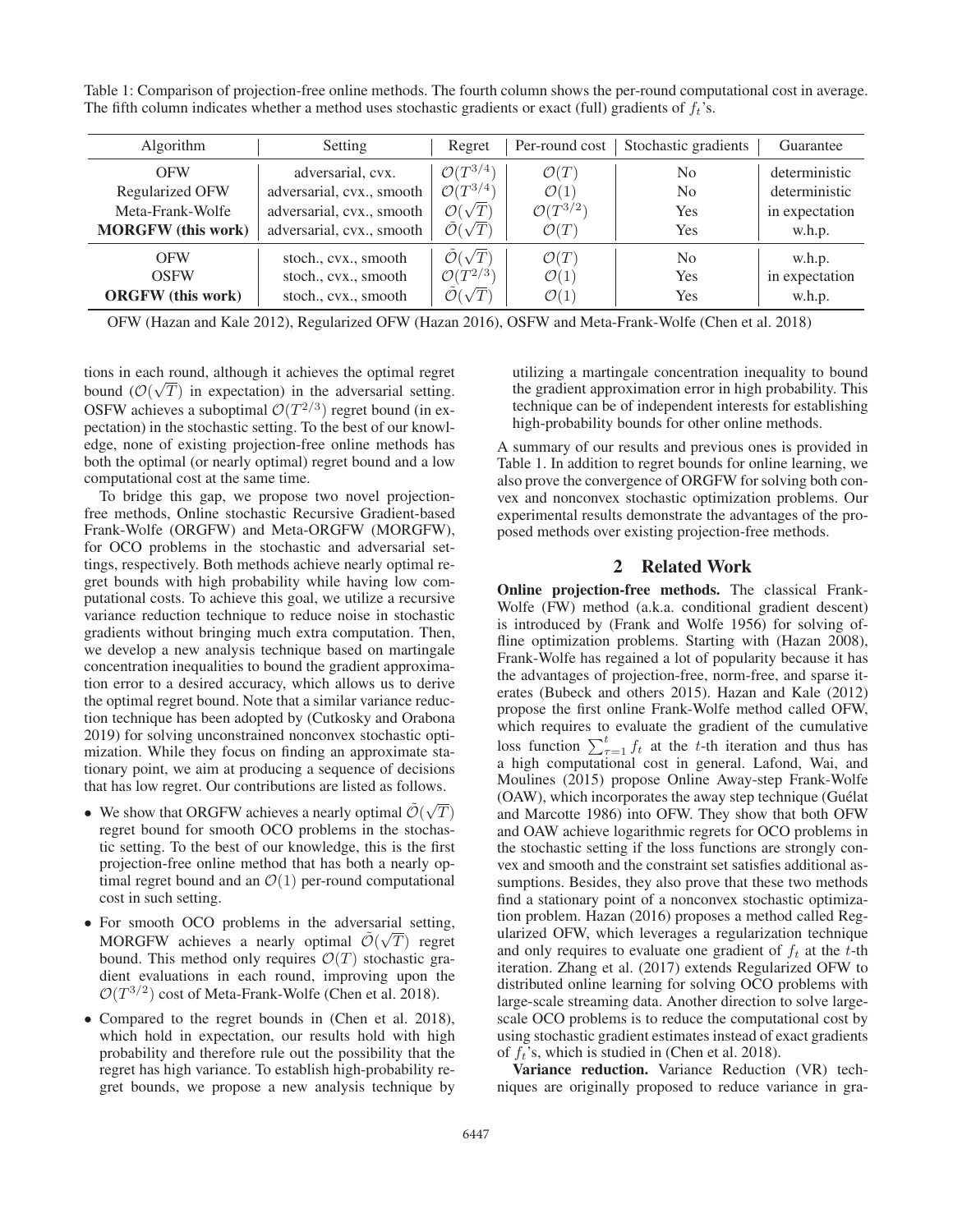dient estimation for stochastic gradient methods (Johnson and Zhang 2013; Defazio, Bach, and Lacoste-Julien 2014; Nguyen et al. 2017; Fang et al. 2018; Zhou, Xu, and Gu 2018; Nguyen, Scheinberg, and Takáč 2018). Several stochastic projection-free VR methods have been proposed for solving offline optimization problems (Hazan and Luo 2016; Reddi et al. 2016; Mokhtari, Hassani, and Karbasi 2018; Shen et al. 2019; Yurtsever, Sra, and Cevher 2019). These VR methods cannot directly apply to OCO problems since OCO problems are fundamentally different from offline ones. Recently, Chen et al. (2018) propose the first projection-free VR method for OCO.

### 3 Notation and Preliminaries

Notation. We use bold lowercase symbols (e.g., **x**) to denote vectors and bold uppercase symbols (e.g., **A**) to denote matrices. The entry in the  $i$ -th row and  $j$ -th column of a matrix **A** is denoted by  $[\mathbf{A}]_{ij}$ . Throughout this paper, we use  $\|\mathbf{x}\|$ to denote the standard Euclidean norm of a vector **x**.

We consider both the *adversarial setting* and the *stochastic setting* of online convex optimization problems. For these two settings, the definitions of regret are slightly different. In the adversarial setting, the regret is defined as

$$
\mathcal{R}_T := \sum_{t=1}^T f_t(\mathbf{x}_t) - \min_{\mathbf{x} \in \mathcal{C}} \sum_{t=1}^T f_t(\mathbf{x}).
$$
 (1)

In the stochastic setting, the regret is defined as

$$
S\mathcal{R}_T := \sum_{t=1}^T \left( f_t(\mathbf{x}_t) - f_t(\mathbf{x}^*) \right),\tag{2}
$$

where  $\mathbf{x}^*$  ∈ argmin<sub> $\mathbf{x} \in \mathcal{E}$   $f(\mathbf{x}) := \mathbb{E}_{f_t \sim \mathcal{D}}[f_t(\mathbf{x})]$ . We note</sub> that the OCO problem in the stochastic setting is closely related to but different from the *stochastic optimization* problem (Birge and Louveaux 1997). In OCO, the goal is to produce a sequence of decision variables that has low regret and the learner must properly respond to the environment (i.e., updating the decision variable) as soon as new data arrive (Dekel et al. 2012). In stochastic optimization, however, we aim to find an approximate minimizer of the loss function and the performance of a method is measured by the convergence rate. Compared to the OCO problem, stochastic optimization focuses on the quality of the final output of a method instead of the sequence of iterates produced over the course of optimization.

# 4 Online Stochastic Recursive Gradient-Based Frank-Wolfe

In this section, we present our projection-free methods for solving OCO problems. We first introduce the Online stochastic Recursive Gradient-based Frank-Wolfe (ORGFW) method, which uses a stochastic recursive gradient estimator, for the stochastic setting. Based on ORGFW, we introduce the Meta-ORGFW (MORGFW) method for the more challenging adversarial setting.

| <b>Algorithm 1: ORGFW</b>                                                                                                          |
|------------------------------------------------------------------------------------------------------------------------------------|
| <b>Input</b> : parameters $\{\rho_t\}_{t=1}^T$ , $\{\eta_t\}_{t=1}^T$ , and initial point                                          |
| $\mathbf{x}_0 = \mathbf{x}_1 \in \mathcal{C}$                                                                                      |
| 1 for $t = 1, 2, , T$ do                                                                                                           |
| Play $x_t$ , then receive $f_t(x_t)$ and stochastic<br>$\mathbf{2}$                                                                |
| gradients $\nabla F_t(\mathbf{x}_{t-1}, \xi_t)$ and $\nabla F_t(\mathbf{x}_t, \xi_t)$ ;                                            |
| if $t=1$ then<br>3                                                                                                                 |
| $\mathbf{d}_t \leftarrow \nabla F_t(\mathbf{x}_t, \xi_t);$<br>$\overline{\mathbf{4}}$                                              |
| 5<br>else                                                                                                                          |
| 6                                                                                                                                  |
| $\mathbf{d}_t \leftarrow \nabla F_t(\mathbf{x}_t, \xi_t) + (1 - \rho_t) (\mathbf{d}_{t-1} - \nabla F_t(\mathbf{x}_{t-1}, \xi_t));$ |
| end<br>7                                                                                                                           |
| $\mathbf{v}_t \leftarrow \operatorname{argmin} \langle \mathbf{d}_t, \mathbf{v} \rangle;$<br>8                                     |
| $\mathbf{v} \in \mathcal{C}$                                                                                                       |
| $\mathbf{x}_{t+1} \leftarrow \mathbf{x}_t + \eta_t (\mathbf{v}_t - \mathbf{x}_t);$<br>9                                            |
| end<br>10                                                                                                                          |

### 4.1 Algorithm in the Stochastic Setting

Now we present ORGFW, which is detailed in Algorithm 1. In each round  $t = 1, \ldots, T$ , ORGFW plays  $\mathbf{x}_t$  and receives the loss  $f_t(\mathbf{x}_t)$  as well as stochastic gradients  $\nabla F_t(\mathbf{x}_{t-1}, \xi_t)$ and  $\nabla F_t(\mathbf{x}_t, \xi_t)$ , where  $\xi_t$  is a random variable following some distribution  $\mathcal{P}_t$  such that  $\mathbb{E}_{\xi_t \sim \mathcal{P}_t}[\nabla F_t(\mathbf{x}, \xi_t)]$ ing some distribution  $\mathcal{P}_t$  such that  $\mathbb{E}_{\xi_t \sim \mathcal{P}_t} [\nabla F_t(\mathbf{x}, \xi_t)] =$ <br> $\nabla f_t(\mathbf{x})$  For example if  $f_t$  has a finite-sum structure of  $\nabla f_t(\mathbf{x})$ . For example, if  $f_t$  has a finite-sum structure of the form  $f_t(\mathbf{x}) = \frac{1}{\sigma} \sum_{i=1}^{n_t} f_{t,i}(\mathbf{x})$  which occurs in online the form  $f_t(\mathbf{x}) = \frac{1}{n_t} \sum_{i=1}^{n_t} f_{t,i}(\mathbf{x})$ , which occurs in online<br>problems with large scale streaming data, one can let  $\mathcal{D}_t$  be problems with large-scale streaming data, one can let  $P_t$  be the uniform distribution over  $\{1,\ldots,n_t\}$  and  $\nabla F_t(\cdot,\xi_t)$  =  $\nabla f_{t,\xi_t}(\cdot)$ . In line 6 of ORGFW, we estimate the gradient of  $\overline{f}$  using a stochastic recursive estimator

$$
\mathbf{d}_t = \nabla F_t(\mathbf{x}_t, \xi_t) + (1 - \rho_t) \big( \mathbf{d}_{t-1} - \nabla F_t(\mathbf{x}_{t-1}, \xi_t) \big) \tag{3}
$$

where  $\mathbf{d}_1 = \nabla F_1(\mathbf{x}_1, \xi_1)$  and  $\rho_t$  is a parameter to be determined later. If the exact gradient  $\nabla f_t(\mathbf{x})$  can be efficiently computed, one can directly replace  $\nabla F_t(\mathbf{x}, \xi_t)$  with  $\nabla f_t(\mathbf{x})$ . After updating  $\mathbf{d}_t$ , ORGFW finds a solution  $\mathbf{v}_t$  to the linear optimization problem  $\argmin_{\mathbf{v} \in C} \langle \mathbf{d}_t, \mathbf{v} \rangle$  and updates  $\mathbf{x}_{t+1}$  along the direction  $\mathbf{v}_t - \mathbf{x}_t$  where the step size  $n_t$  will be along the direction  $\mathbf{v}_t - \mathbf{x}_t$ , where the step size  $\eta_t$  will be determined later.

The recursive estimator (3) is inspired by (Cutkosky and Orabona 2019) in which a similar estimator is devised for solving unconstrained nonconvex stochastic optimization problems. One difference between (3) and the estimator in (Cutkosky and Orabona 2019) is that in (3), the stochastic gradients  $\nabla F_t(\cdot, \xi_t)$  in different rounds are sampled from different distributions, while in their estimator, all the stochasticity comes from the same distribution  $P$ . More importantly, our analysis is fundamentally different from theirs. In our analysis, we explicitly show that the gradient approximation error converges to zero at a sublinear rate w.h.p., which is critical to analyzing regret bounds in high probability. In contrast, Cutkosky and Orabona (2019) do not explicitly analyze the convergence property of the approximation error but instead construct a Lyapunov function to derive convergence analysis of their method.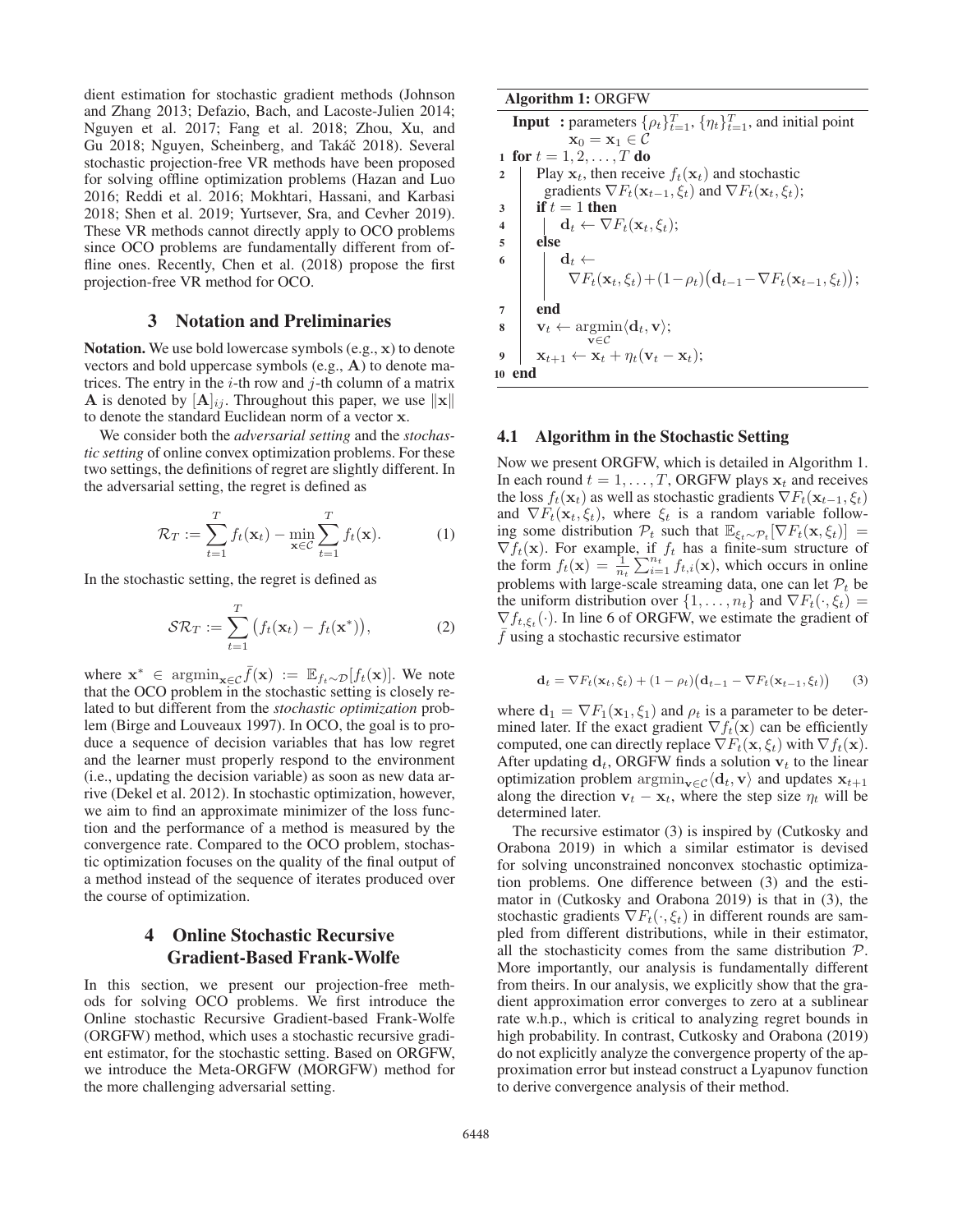#### Algorithm 2: MORGFW

**Input**: Parameters  $T, K, \{\eta_k\}_{k=1}^K, \{\rho_k\}_{k=1}^K$ , base algorithms  $\mathcal{E}^{(1)}, \ldots, \mathcal{E}^{(K)}$ , initial point  $\mathbf{x}_1 \in \mathcal{C}$ 1 for  $t = 1, 2, ..., T$  do<br>2 | Initialize  $\mathbf{x}_t^{(1)} = \mathbf{x}_t$  $\begin{array}{c} \mathbf{z} \\ \mathbf{z} \\ \mathbf{z} \end{array}$  Initialize  $\mathbf{x}_t^{(1)} = \mathbf{x}_1;$  $\text{for } k = 1, 2, \ldots, K \text{ do}$ 4<br> **v**<sub>t</sub><sup>(k)</sup> ← output of  $\mathcal{E}^{(k)}$  in round  $t - 1$ ;<br> **x**<sub>t</sub><sup>(k+1)</sup> ← (1 − η<sub>k</sub>)**x**<sub>t</sub><sup>(k)</sup> + η<sub>k</sub>**v**<sub>t</sub><sup>(k)</sup>;  $6 \quad | \quad \text{end}$ Play  $\mathbf{x}_t = \mathbf{x}_t^{(K+1)}$  and receives  $f_t(\mathbf{x}_t)$  and stochastic gradient oracle  $\nabla F_t(\cdot, \cdot)$ . stochastic gradient oracle  $\nabla F_t(\cdot, \cdot);$ 8 for  $k = 1, 2, ..., K$  do<br>9 Sample  $\xi_t^{(k)} \sim \mathcal{P}_t$ ; 10 **if**  $k = 1$  then<br>
11 **d**<sub>t</sub><sup>(k)</sup>  $\leftarrow \nabla F_t(\mathbf{x}_t^{(k)}, \xi_t^{(k)});$ <br>
12 **else** 12 **else** 13 **d** $_{t}^{(k)} \leftarrow \nabla F_t(\mathbf{x}_t^{(k)}, \xi_t^{(k)}) + (1 - \nabla F_t(\mathbf{x}_t^{(k)}, \xi_t^{(k)}) + \mathbf{1} - \nabla F_t(\xi_t^{(k-1)}, \xi_t^{(k-1)})$  $\rho^{k}$  $\left(\mathbf{d}_{t}^{(k-1)} - \nabla F_{t}(\mathbf{x}_{t}^{(k-1)}, \xi_{t}^{(k)})\right);$ 14 end 15 **Feedback**  $\langle \mathbf{v}_t^{(k)}, \mathbf{d}_t^{(k)} \rangle$  to  $\mathcal{E}^{(k)}$ ; <sup>16</sup> end <sup>17</sup> end

#### 4.2 Algorithm in the Adversarial Setting

Inspired by the Meta-Frank-Wolfe method (Chen et al. 2018), we use the recursive estimator (3) to develop a meta algorithm called MORGFW for OCO problems in the adversarial setting. Note that MORGFW is a general framework that relies on the outputs of base Online Linear Optimization  $(OLO)^2$  algorithms. The MORGFW method is detailed in Algorithm 2. In each round  $t = 1, \ldots, T$ , it simulates a K-step Frank-Wolfe subroutine using stochastic gradients of  $f_t$  and OLO algorithms  $\mathcal{E}^{(1)}, \ldots, \mathcal{E}^{(k)}$ . We refer to  $\mathcal{E}^{(k)}$  for  $k \in \{1, ..., K\}$  as the base algorithms. Typical algorithms for OLO include Follow the Perturbed Leader (Kalai and Vempala 2005), Online Gradient Descent (Zinkevich 2003), Regularized-Follow-The-Leader (Shalev-Shwartz and Singer 2007), etc. From line 2 to line 6 in MORGFW, we sequentially take  $K$  Frank-Wolfe-type update steps in which the update direction  $\mathbf{v}_t^{(k)}$ is produced by the base algorithm  $\mathcal{E}^{(k)}$ . We then take the final iterate  $x_t^{(K+1)}$  as the prediction in the t-th round and receive the loss function  $f_t$  as well as the stochastic gradient oracle. From line 8 to line 16 in MORGFW, we sequentially compute  $\mathbf{d}_t^{(k)}$  using the recursive estimator to approximate  $\nabla f_t(\mathbf{x}_t^{(k)})$  for  $k = 1, ..., K$  and feedback the linear loss  $\langle \mathbf{d}_t^{(k)}, \mathbf{v}_t^{(k)} \rangle$  to  $\mathcal{E}^{(k)}$ . If the exact gradient  $\nabla f_t$  can be efficiently computed, one can directly replace  $\mathbf{d}_t$  with  $\nabla f_t(\mathbf{x}_t)$ .

### 5 Regret Analysis

In this section, we analyze the regret bounds of the proposed methods. As a byproduct, we also derive convergence guarantee of ORGFW for convex and nonconvex stochastic optimization problems, respectively. All missing proofs are left to the long version of this paper due to the limit of space. To begin with, we make the following two common assumptions on the constraint set C and stochastic gradients of  $f_t$ 's, respectively.

Assumption 1. *The compact convex set*  $C \subseteq \mathbb{R}^d$  *has diameter D, i.e.,*  $\forall$ **x***,*  $\mathbf{y} \in C$ *,* 

$$
\|\mathbf{x} - \mathbf{y}\| \le D.
$$

**Assumption 2.** *The stochastic gradient*  $\nabla F_t(\mathbf{x}, \xi_t)$  *is unbiased (i.e.,*  $\mathbb{E}_{\xi_t}[\nabla F_t(\mathbf{x}, \xi_t)] = \nabla f_t(\mathbf{x})$ *) and is L-Lipschitz continuous over the constraint set* C*, i.e.,*

 $\|\nabla F_t(\mathbf{x}, \xi_t) - \nabla F_t(\mathbf{y}, \xi_t)\| \leq L \|\mathbf{x} - \mathbf{y}\|, \ \forall \mathbf{x}, \mathbf{y} \in \mathcal{C}.$ 

Assumption 2 immediately implies that  $f_t$  is differentiable and has L-Lipschitz-continuous gradients.

#### 5.1 Analysis of ORGFW

In the stochastic online setting, we denote the expected loss function as  $f = \mathbb{E}_{f_t \sim \mathcal{D}}[f_t]$ . In order to obtain high probability results, the following common assumption is required.

#### Assumption 3. *We assume the following*

*a The distance between the stochastic gradient*  $\nabla F_t(\mathbf{x}, \xi_t)$ *and the exact gradient is bounded over the constraint set C*, *i.e., for any*  $\mathbf{x} \in \mathcal{C}$ ,  $t \in \{1, \ldots, T\}$ , there exists  $\sigma^2$  < <sup>∞</sup> *such that with probability* 1*,*

$$
\|\nabla F_t(\mathbf{x}, \xi_t) - \nabla \bar{f}(\mathbf{x})\|^2 \leq \sigma^2.
$$

*b* The difference of  $f_t(\mathbf{x})$  and  $\bar{f}(\mathbf{x})$  is bounded over the constraint set  $\hat{f}$  i.e.  $\forall \mathbf{x} \in \hat{f}$   $t \in \{1, \dots, T\}$  there exists *straint set* C, *i.e.*,  $\forall$ **x**  $\in$  C,  $t \in \{1, ..., T\}$ *, there exists*  $M^2 < \infty$  *such that with probability* 1,

$$
|f_t(\mathbf{x}) - \bar{f}(\mathbf{x})|^2 \le M^2.
$$

In our proofs, we develop a new analysis technique to show that the norm of the gradient estimation error  $\epsilon_t := d_t - \nabla \bar{f}(\mathbf{x})$  converges to zero rapidly wh p. The main idea  $\mathbf{d}_t - \nabla f(\mathbf{x}_t)$  converges to zero rapidly w.h.p. The main idea of our analysis technique is summarized in the following. First, we reformulate  $\epsilon_t$  as the sum of a martingale difference sequence  $\{\zeta_{t,\tau}\}_{\tau=1}^t$  w.r.t. a filtration  $\{\mathcal{F}^{\zeta}_{\tau}\}_{\tau=0}^t$ , i.e.,  $\epsilon_t = \sum_{\tau=1}^t \zeta_{t,\tau}$ , where  $\mathbb{E}[\zeta_{t,\tau} | \mathcal{F}_{\tau-1}] = 0$  and  $\mathcal{F}_{\tau-1}$  is the  $σ$ -filed generate by { $f_1$ , ξ<sub>1</sub>,...,  $f_{τ-1}$ , ξ<sub>τ−1</sub>}. By showing that  $\|\boldsymbol{\zeta}_{t,\tau}\| \leq c_{t,\tau}$  for some constant  $c_{t,\tau}$ , one can relate the error  $\|\epsilon_t\|$  to the quantity  $q_t := \sum_{\tau=1}^t c_{t,\tau}^2$  via an Azuma-<br>Hoeffding-type concentration inequality (Pinelis 1994 The-Hoeffding-type concentration inequality (Pinelis 1994, Theorem 3.5). With carefully chosen  $\{\rho_t\}_{t=1}^T$  and  $\{\eta_t\}_{t=1}^T$ , the quantity  $q_t$  can be shown to converge to zero at a sublinear rate by induction. As a result,  $||\boldsymbol{\epsilon}_t||$  converges to zero at a sublinear rate w.h.p. as stated in the following lemma.

**Lemma 1.** *Consider ORGFW with*  $\eta_t = \rho_t = 1/(t+1)^\alpha$  *for some*  $\alpha \in (0, 1]$ *. If Assumptions 1, 2, and 3.a are satisfied, for any*  $t \geq 1$  *and*  $\delta_0 \in (0, 1)$ *, we have w.p. at least*  $1 - \delta_0$ *,* 

$$
\|\boldsymbol{\epsilon}_t\| \le 2(2LD + \frac{3^{\alpha}\sigma}{3^{\alpha}-1})(t+1)^{-\alpha/2}\sqrt{2\log(4/\delta_0)}.
$$

<sup>&</sup>lt;sup>2</sup>Online linear optimization is a special case of online convex optimization in which the loss functions are linear.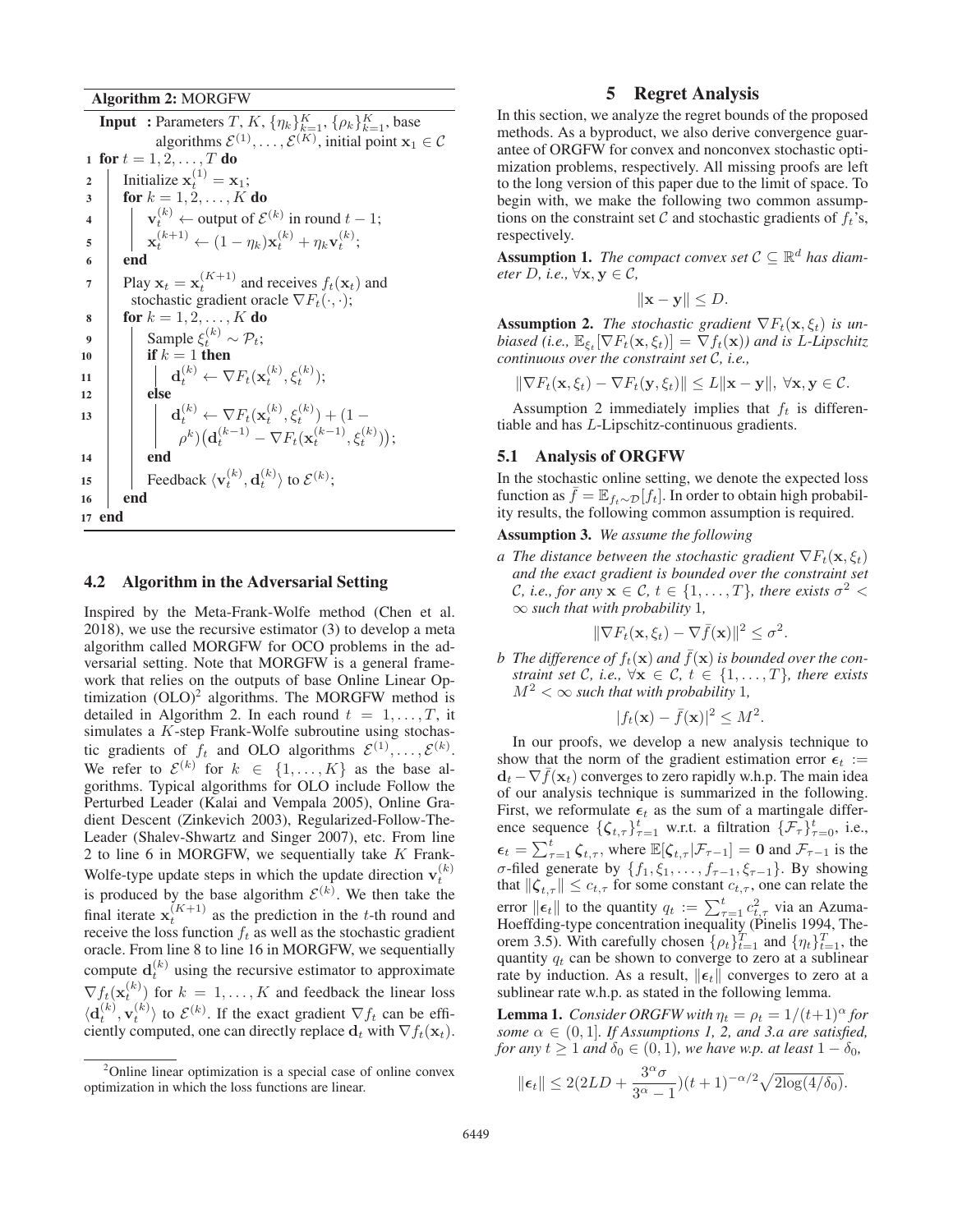Lemma 1 shows that the gradient approximation error  $\|\epsilon_t\|$  converges to zero at a fast sublinear rate  $\tilde{\mathcal{O}}(1/t^{\alpha/2})$ <br>wh p if  $n_t = \alpha_t = 1/(t+1)^{\alpha}$  for any  $\alpha \in (0, 1]$  This w.h.p. if  $\eta_t = \rho_t = 1/(t+1)^\alpha$  for any  $\alpha \in (0,1]$ . This result is critical to the regret analysis of our methods.

Now we are ready to present the first main theorem.

Theorem 1. *(Regret Bound w.h.p. in the Stochastic Setting) Consider ORGFW with*  $\eta_t = \rho_t = 1/(t+1)$ *. If*  $\bar{f}$  *is convex and Assumptions 1-3 are satisfied, then w.p. at least*  $1 - \delta$ *for any*  $\delta \in (0, 1)$ *,* 

$$
\mathcal{SR}_T \leq (\log T + 1)(\bar{f}(\mathbf{x}_1) - \bar{f}(\mathbf{x}^*)) + \frac{LD^2(\log T + 1)^2}{2}
$$

$$
+ (16LD^2 + 16\sigma D + 4M)\sqrt{2T\log(8T/\delta)},
$$

*where*  $S_{\mathcal{R}_T}$  *is defined in* (2).

Theorem 1 shows that ORGFW achieves a nearly opti-<br> $\tilde{z}$  ( $\overline{z}$ ) mal  $\mathcal{O}(\sqrt{T})$  regret bound w.h.p. for OCO problems in the stochastic setting under mild assumptions. As a byproduct stochastic setting under mild assumptions. As a byproduct, we provide convergence guarantee of ORGFW for convex stochastic optimization in the following corollary.

Corollary 1. *(Convergence rate for Convex Stochastic Optimization) Assume that*  $f$  *is convex and Assumptions 1, 2, and 3.a are satisfied. If we run ORGFW with*  $\rho_t = \eta_t =$ *and 3.a are satisfied. If we run ORGFW with*  $\rho_t = \eta_t = 1/(t+1)$  and let  $\hat{\mathbf{x}} = 1 \sum_{k=1}^{T} \mathbf{x}$ , we have with probability  $1/(t+1)$  and let  $\hat{\mathbf{x}} = \frac{1}{T} \sum_{t=1}^{T} \mathbf{x}_t$ , we have, with probability at least  $1 - \delta$  for any  $\delta \in (0, 1)$ *at least*  $1 - \delta$  *for any*  $\delta \in (0, 1)$ *,* 

$$
\overline{f}(\hat{\mathbf{x}}) - \overline{f}(\mathbf{x}^*) \le \frac{\log T + 1}{T} (\overline{f}(\mathbf{x}_1) - \overline{f}(\mathbf{x}^*)) + \frac{LD^2(\log T + 1)^2}{2T} + 16(LD^2 + \sigma D) \frac{\sqrt{2\log(4T/\delta)}}{\sqrt{T}}.
$$

Corollary 1 shows that ORGFW achieves a convergence rate of  $\mathcal{O}(1/\sqrt{T})$  w.h.p. for convex stochastic optimiza-<br>tion problems. In other words, OBGEW needs  $\tilde{\mathcal{O}}(1/\epsilon^2)$ tion problems. In other words, ORGFW needs  $\mathcal{O}(1/\epsilon^2)$ stochastic gradient evaluations to find a solution  $\hat{\mathbf{x}}$  such that  $\bar{f}(\hat{\mathbf{x}}) - \bar{f}(\mathbf{x}^*) \leq \epsilon$ , which matches the state-of-the-art result (Lan and Zhou 2016; Yurtsever, Sra, and Cevher 2019).

Similarly, one can also prove that ORGFW finds an approximate stationary point of a nonconvex stochastic optimization problem. A point  $x \in C$  is called an  $\epsilon$ -approximate stationary point if it satisfies the condition

$$
\mathcal{G}(\mathbf{x}) := \max_{\mathbf{u} \in \mathcal{C}} \langle \nabla \bar{f}(\mathbf{x}), \mathbf{x} - \mathbf{u} \rangle \le \epsilon,
$$
 (4)

where the non-negative quantity  $\mathcal{G}(\mathbf{x})$  is known as the Frank-Wolfe gap. The following proposition establishes the convergence rate of ORGFW to a stationary point.

Proposition 1. *(Convergence rate for Nonconvex Stochastic Optimization) Assume that Assumptions 1, 2, and 3.a are satisfied. If we run ORGFW with*  $\rho_t = \eta_t = 1/(t+1)^{2/3}$ , *we have w.p. at least*  $1 - \delta$ *,* 

$$
\min_{1 \le t \le T} \mathcal{G}(\mathbf{x}_t) \le \frac{2(\bar{f}(\mathbf{x}_1) - \bar{f}(\mathbf{x}^*))}{T^{1/3}} + \frac{4\log(T+1)}{T^{1/3}} \Big( LD^2 + (2LD^2 + 3\sigma^2)\sqrt{2\log(4T/\delta)} \Big).
$$

Proposition 1 shows that ORGFW converges to a stationary point at a rate of  $\tilde{\mathcal{O}}(1/T^{1/3})$ . In other words, ORGFW finds an  $\epsilon$ -approximate stationary point in  $\mathcal{O}(1/\epsilon^3)$  stochastic gradient evaluations. This result outperforms the  $\tilde{\mathcal{O}}(1/\epsilon^4)$ bound of OFW and OAW (Lafond, Wai, and Moulines 2015) and matches the state-of-art result (Shen et al. 2019; Yurtsever, Sra, and Cevher 2019).

#### 5.2 Analysis of MORGFW

In the adversarial online setting, we make the following assumption which is analogous to Assumption 3.a.

Assumption 4. *The distance between the stochastic gradient*  $\nabla F_t(\mathbf{x}, \xi_t)$  *and the exact gradient*  $f_t(\mathbf{x})$  *is bounded over the constraint set*  $C$  *(with probability 1), i.e.,*  $\forall x \in C$ *,*  $t \in \{1, \ldots, T\}$ , there exists  $\hat{\sigma}^2 < \infty$  such that

$$
\|\nabla F_t(\mathbf{x}, \xi_t) - \nabla f_t(\mathbf{x})\|^2 \leq \hat{\sigma}^2.
$$

In the following theorem, we establish the regret bound of MORGFW in the adversarial setting.

Theorem 2. *(Regret Bound w.h.p. in the Adversarial Setting)* Consider MORGFW with  $K = T$ ,  $\rho_k = \eta_k = 1/(k +$ 1). Suppose that each of the base algorithms  $\mathcal{E}^{(1)},\ldots,\mathcal{E}^{(K)}$ has a regret  $\mathcal{R}_T^{\mathcal{E}}$ *. If each*  $f_t$  *is convex and Assumptions 1, 2, and* 4 are satisfied, then w.p. at least  $1 - \delta$ ,

$$
\mathcal{R}_T \le 16(LD^2 + \hat{\sigma}D)\sqrt{2T\log(4T^2/\delta)}
$$

$$
+ 2LD^2\log(T+1) + Q + \mathcal{R}_T^{\mathcal{E}},
$$

*where*  $\mathcal{R}_T$  *is defined in* (1)*,*  $Q = \max_{1 \le t \le T} \{f_t(\mathbf{x}_1) - f_t(\mathbf{x}_2)\}$   $\sum_{t=0}^{T} f_t(\mathbf{x}_1)$  $f_t(\mathbf{x}^*)$ , and  $\mathbf{x}^* \in \operatorname{argmin}_{\mathbf{x} \in \mathcal{C}} \sum_{t=1}^T f_t(\mathbf{x})$ .

Theorem 2 shows that the regret of MORGFW is bounded from above by  $\mathcal{O}(\sqrt{T}) + \mathcal{R}_T^{\mathcal{E}}$  w.h.p., where  $\mathcal{R}_T^{\mathcal{E}}$  is the regret of the base algorithms  $\mathcal{E}^{(1)}$ of the base algorithms  $\mathcal{E}^{(1)}, \ldots, \mathcal{E}^{(K)}$ . It remains to choose proper base algorithms for OLO. A suitable choice is Follow the Perturbed Leader which is a projection-free method with  $\mathcal{R}_T^{\mathcal{E}} = \mathcal{O}(\sqrt{T})$  for OLO (Kalai and Vempala 2005; Cohen and Hazan 2015). Thus by choosing Follow the Perturbed and Hazan 2015). Thus, by choosing Follow the Perturbed Leader as the base algorithm  $\mathcal{E}^{(k)}$  in MORGFW, we achieve a nearly optimal  $\mathcal{O}(\sqrt{T})$  regret.<br>We remark that in Theorem 2

We remark that in Theorem 2, the parameter  $K$  is dependent on the time horizon  $T$ . Thus, MORGFW requires prior knowledge of the time horizon. Nevertheless, this issue can be easily solved by the doubling trick (Shalev-Shwartz 2012, Section 2.3.1). Indicated by (Shalev-Shwartz 2012), the regret bound only increases by a constant multiplicative factor if we adopt this trick.

### 6 Experiments

To validate the theoretical results in the previous section, we first conduct numerical experiments on an OCO problem, i.e., online multiclass logistic regression. To further show the efficiency of the proposed methods, we also conduct experiments on an offline nonconvex optimization problem – training a constrained one-hidden-layer neural network.<sup>3</sup> We

<sup>3</sup> Source code: https://github.com/xjiajiahao/ORGFW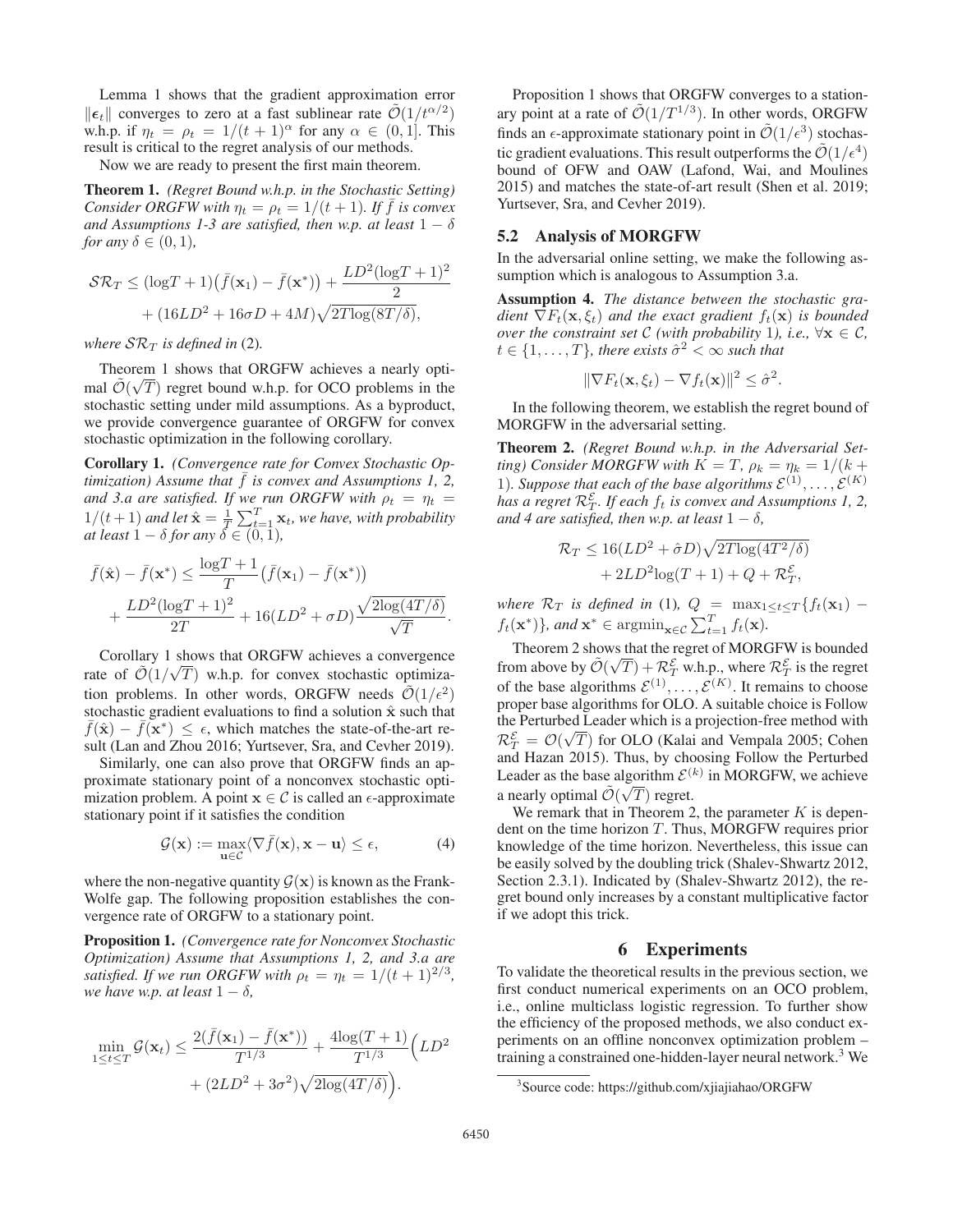

Figure 1: Results on the online multiclass logistic regression task in the stochastic setting (left: MNIST, right: CI-FAR10). The left column shows the regret in the stochastic setting versus the number of rounds. The right column shows the suboptimality  $(\bar{f}(\mathbf{W}_t) - \bar{f}(\mathbf{W}^*))/(\bar{f}(\mathbf{W}_1) - \bar{f}(\mathbf{W}^*))$ ,<br>where  $\mathbf{W}^* \in \operatorname{arcsmin}_{\mathbf{W}_t \in \mathcal{F}} (\mathbf{W})$  and  $\mathbf{W}_t$  is the initial point where  $\mathbf{W}^* \in \operatorname{argmin}_{\mathbf{W} \in \mathcal{C}} \overline{f}(\mathbf{W})$  and  $\mathbf{W}_1$  is the initial point.

Table 2: Summary of the multiclass datasets.

| <b>Dataset</b> | #features | #instances | #classes |
|----------------|-----------|------------|----------|
| <b>MNIST</b>   | 784       | 60,000     | 10       |
| CIFAR10        | 3072      | 50,000     | 10       |

use two well-known multiclass datasets:  $MNIST<sup>4</sup>$  and CI-FAR10<sup>5</sup>. Detailed information of these datasets are listed in Table 2. For all compared methods, we choose hyperparameters via grid search and simply set the initial point to **0**. Besides, we repeat the random methods for 6 trails and report the average result.

#### 6.1 Online Multiclass Logistic Regression

In the first experiment, we consider an OCO problem – online multiclass logistic regression (Zhang et al. 2019). In each round  $t = 1, ..., T$ , we receive a subset  $\mathcal{B}_t$  of data points with  $|\mathcal{B}_t| = B$ , where each data point  $i \in \mathcal{B}_t$  is of the form  $(\mathbf{a}_i, y_i) \in \mathbb{R}^d \times \{1, \ldots, C\}$ . Here  $\mathbf{a}_i$  is a feature vector and  $y_i \in \{1, \ldots, C\}$  is the corresponding label. We define



Figure 2: Results on the online multiclass logistic regression task in the adversarial setting (left: MNIST, right: CI-FAR10). The left column shows the regret versus the number of rounds. The right column shows the average running time per round of each method.

 $f_t$  as the multiclass logistic loss function

$$
f_t(\mathbf{W}) = -\sum_{i \in \mathcal{B}_t} \sum_{c=1}^C \mathbf{1}\{y_i = c\} \log \frac{\exp(\mathbf{W}_c^T \mathbf{a}_i)}{\sum_{j=1}^C \exp(\mathbf{W}_j^T \mathbf{a}_i)},
$$

and set the constraint  $C = \{ \mathbf{W} \in \mathbb{R}^{d \times C} : ||\mathbf{W}||_1 \leq r \}$  for some constant  $r \in \mathbb{R}_+$ , where  $||\mathbf{W}||_1$  denotes the matrix  $\ell_1$  norm, i.e.,  $\|\mathbf{W}\|_1 = \max_{1 \leq j \leq C} \sum_{i=1}^d |[\mathbf{W}]_{ij}|$ . We note that the loss function  $f_i$  is convex and smooth. We consider that the loss function  $f_t$  is convex and smooth. We consider both stochastic and adversarial online settings in this experiment. In the stochastic setting, each subset of data  $B_t$  is sampled i.i.d. from the whole dataset. In the adversarial setting, we first sort data points by class label and then select  $\{\mathcal{B}_1,\ldots,\mathcal{B}_T\}$  sequentially from these datasets after sorting. For the MNIST dataset, we set  $|\mathcal{B}_t| = 600$  and  $r = 8$ . For CIFAR10, we set  $|\mathcal{B}_t| = 500$  and  $r = 32$ .

In the stochastic setting, we compare the performance of ORGFW with OFW, Regularized OFW, OAW, and OSFW. In the implementation of all these methods, we use the exact gradient  $\nabla f_t$  in the t-th iteration since it can be computed efficiently. We report the regret and the average perround running time in the first two rows of Figure 1. It can be seen from the top row that the regret of ORGFW is lower than OSFW and Regularized OFW, and slightly worse than OFW and OAW. Nevertheless, the second row shows that the per-round computational cost of ORGFW is significantly better than OFW and OAW. This implies that ORGFW has the advantages of low regret and low computational cost at the same time. We also include the suboptimality in the third row of Figure 1 to demonstrate the efficiency of ORGFW to solve the stochastic optimization problem  $\min_{\mathbf{W} \in \mathcal{C}} \bar{f}(\mathbf{W}) := \mathbb{E}_{\mathcal{B}_t}[f_t(\mathbf{W})].$  One can see that ORGFW outperforms all the other methods in terms of the suboptimality versus the running time.

<sup>4</sup> http://yann.lecun.com/exdb/mnist/

<sup>5</sup> https://www.cs.toronto.edu/∼kriz/cifar.html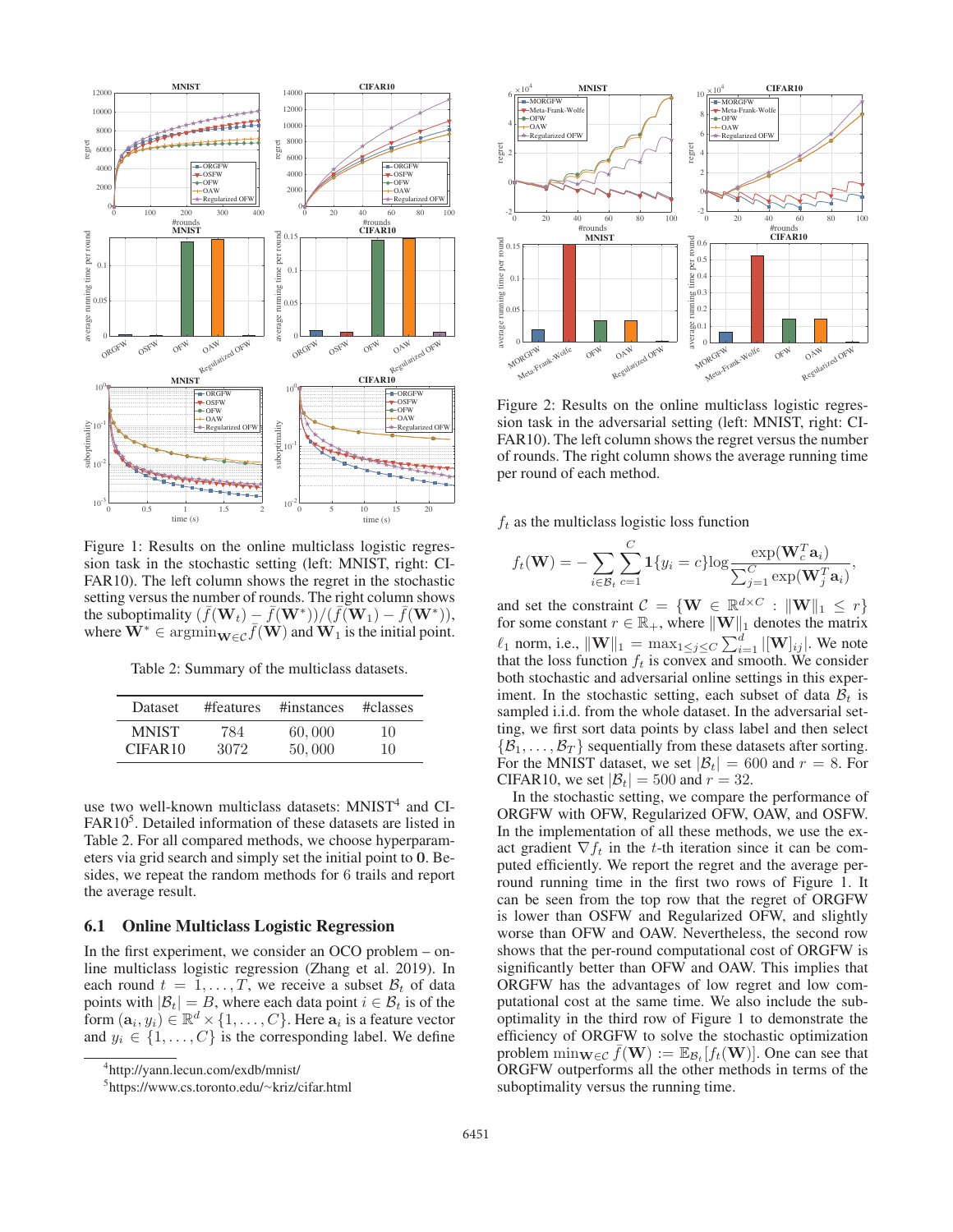

Figure 3: Results on the one-hidden-layer neural network optimization problem (top: MNIST, bottom: CIFAR10). The left column shows the suboptimality versus the running time. The middle (resp., right) column shows the training (resp., test) accuracy versus the running time.

In the adversarial setting, we compare MORGFW with OFW, Regularized OFW, OAW, and Meta-Frank-Wolfe. We set the number of rounds to  $T = 100$  and set the parameter K in MORGFW and Meta-Frank-Wolfe to  $K = T$  and  $K = T^{3/2}$  as suggested by the theory, respectively. The results are shown in Figure 2. From the first row, we can see that the regret of MORGFW is comparable or lower than that of Meta-Frank-Wolfe and is significantly better than those of OFW, OAW, and Regularized OFW. We note that the zig-zag phenomenon is due to the adversarial nature of the loss function sequence. From the second row, we can see that the per-round computational cost of MORGFW is only worse than Regularized OFW. This confirms the advantages of MORGFW in achieving low regret and maintaining low computational cost simultaneously.

### 6.2 Training a One-hidden-layer Neural Network

In the second experiment, we focus on training a onehidden-layer neural network with an additional  $\ell_1$  norm constraint (Zhang et al. 2019). Specifically, given a multiclass data set  $\{(\mathbf{a}_i, y_i)\}_{i=1}^n$  with  $(\mathbf{a}_i, y_i) \in \mathbb{R}^d \times \{1, \ldots, C\}$ , we consider the following problem consider the following problem

$$
\min_{\substack{\mathbf{W}_1 \in \mathbb{R}^{d \times m}, \mathbf{b}_1 \in \mathbb{R}^m \\ \mathbf{W}_2 \in \mathbb{R}^{m \times C}, \mathbf{b}_2 \in \mathbb{R}^C}} \mathbb{E}_i \Big[ h(y_i, \phi(\mathbf{W}_2^T \sigma(\mathbf{W}_1^T \mathbf{a}_i + \mathbf{b}_1) + \mathbf{b}_2)) \Big],
$$

subject to  $\|\mathbf{W}_j\|_1 \leq r_w$ ,  $\|\mathbf{b}_j\|_1 \leq r_b$ ,  $\forall j \in \{1, 2\}$ . Here, i is a random variable sampled uniformly from  $\{1,\ldots,n\}$ ,  $\phi$ is the softmax function,  $\sigma(x) := 1/(1+\exp(-x))$  is the sig-<br>moid function, and  $h(x, y) := \sum_{n=0}^{n} 1(x - a)\log(n)$ . moid function, and  $h(y, \mathbf{p}) := -\sum_{c=1}^{C} \mathbf{1}\{y = c\} \log(\mathbf{p}_c)$ 

for a probability vector  $\mathbf{p} = (\mathbf{p}_1, \dots, \mathbf{p}_C)^T$ . We note that training a neural network subject to an  $\ell_1$  constraint via FWtype methods exactly corresponds to a dropout regularization (Ravi et al. 2019).

We compare ORGFW with OSFW, Regularized OFW, OFW, and OAW. We also include two state-of-the-art offline projection-free methods: SVRF (Hazan and Luo 2016; Reddi et al. 2016) and SPIDER-FW (Shen et al. 2019). For the online methods, diminishing step sizes are used and a mini-batch of 16 data points are revealed to them in each round. For SVRF and SPIDER-FW, we use constant step sizes as suggested by (Shen et al. 2019). We compare the performance of these methods on the MNIST and CIFAR10 datasets. For both datasets, we set  $m = 10$ . In addition, we set the  $\ell_1$  ball radii  $r_w = r_b = 10$ . The experimental results are shown in Figure 3. One can see that ORGFW has the best performance in terms of the suboptimality, the training accuracy, and the test accuracy.

### 7 Conclusion

We proposed two efficient projection-free online methods, ORGFW and MORGFW, for solving online convex optimization problems in stochastic and adversarial settings, respectively. We provided novel regret analysis, which shows that the proposed methods achieve nearly optimal  $\mathcal{O}(\sqrt{T})$ <br>regret bounds with low computational costs. In addition, we regret bounds with low computational costs. In addition, we provided convergence analysis for ORGFW in stochastic optimization problems. Experimental results validate the advantages of the proposed methods.